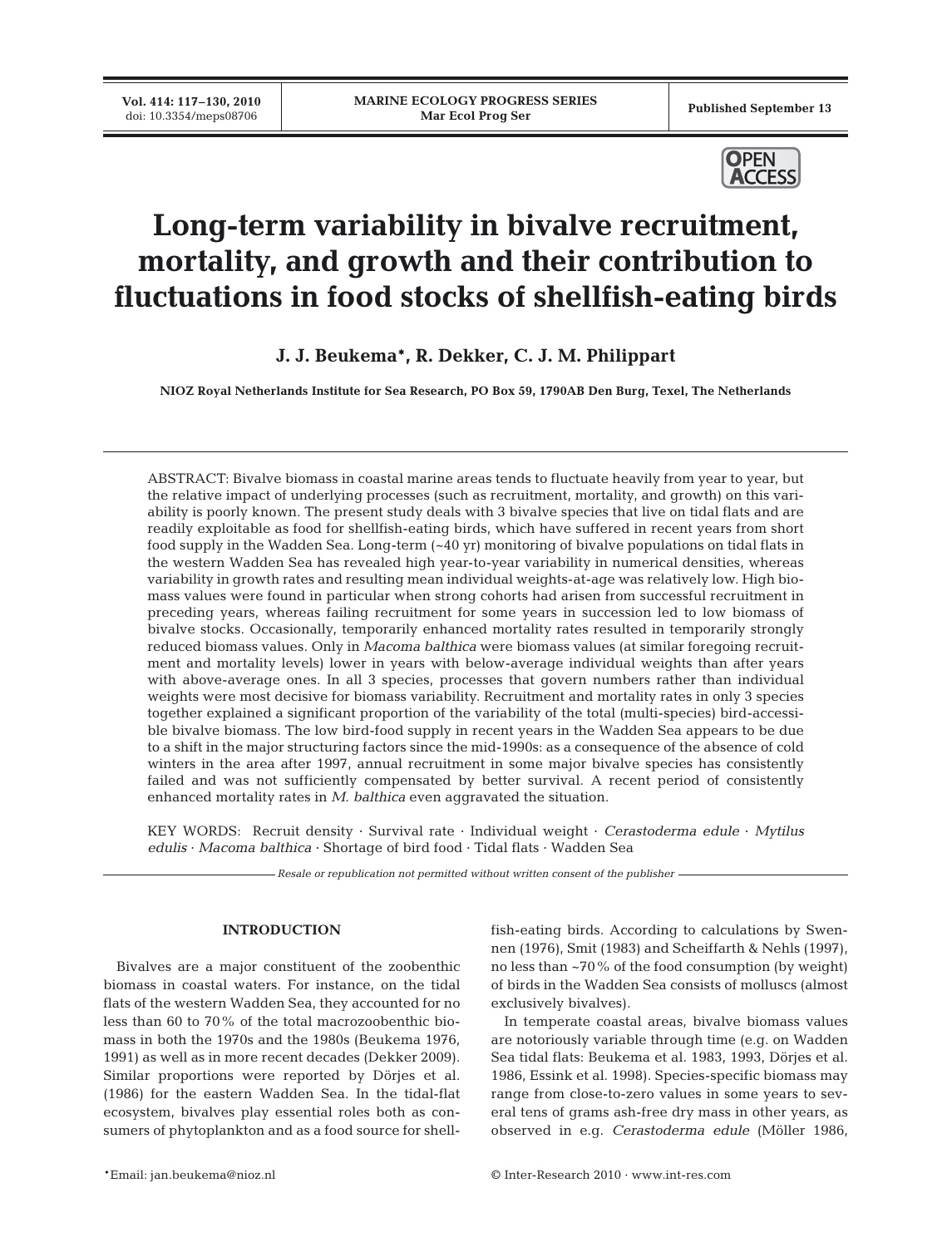Dörjes et al. 1986, Beukema & Dekker 2006), *Mytilus edulis* (Obert & Michaelis 1991, Beukema & Dekker 2007), *Macoma balthica* (Beukema et al. 2009) and *Mya arenaria* (Möller 1986). The occurrence of low bivalve stocks is not without consequences for population dynamics at higher trophic levels. The Wadden Sea is an important foraging area for huge numbers of birds. Several authors (Camphuysen et al. 1996, 2002, Ens et al. 2006, Kats 2007, Piersma 2007, Kraan et al. 2009) have reported temporary food shortage in the Wadden Sea for shellfish-eating birds (eiders *Somateria mollissima*, oystercatchers *Haematopus ostralegus*, and red knots *Calidris canutus*) and consequent decline of their numbers (Van Roomen et al. 2005).

For Wadden Sea bivalves, a preponderant influence of recruitment on subsequent biomass is expected from earlier studies on the effects of initial cohort strength variability on subsequent production: *Cerastoderma edule* (Beukema & Dekker 2006), *Macoma balthica* (Van der Meer et al. 2001, Dekker & Beukema 2007), and *Mytilus edulis* (Beukema & Dekker 2007). Under specific circumstances, however, mortality was observed to contribute strongly to biomass variability, e.g. in cockles *C. edule* as a consequence of severe winters (Beukema 1985, Strasser et al. 2001) and in mussels *M. edulis* caused by intensive fishery (Beukema 1993b). Individual annual weight gain can also vary strongly from year to year, as observed in the Wadden Sea in *M. balthica* (Beukema & Cadée 1991). The relative importance of each of these processes for the between-year variability in total bivalve biomass appears to be largely unknown.

Long-term data series are available from almost 40 yr of consistent macrozoobenthos monitoring, including twice-annual assessments of numbers and weights of bivalve populations at 15 sampling sites on Balgzand, a large tidal-flat area in the westernmost part of the Wadden Sea (Beukema et al. 2002). These data allowed estimates for several species not only of biomass, but also of annual rates of recruitment, mortality, and growth. The present study will be largely limited to the 3 main bivalve species that comprise by far most of the potential food of the shellfish-eating birds on Wadden Sea tidal flats (see Table 1): the cockle *Cerastoderma edule* (L.), the Baltic tellin *Macoma balthica* (L.), and the blue mussel *Mytilus edulis* L.

In the present paper, we explore the contributions to variability of total bivalve stocks (expressed as biomass *B*, in g  $m^{-2}$  as the outcome of some underlying processes, viz. species-specific preceding rates of annual recruitment, mortality, and growth of the above 3 important species. By definition, a species' biomass  $(g m<sup>-2</sup>)$  at any time is the product of its numerical abundance  $(n m<sup>-2</sup>)$  and the mean weight of its individuals  $(q$  ind.<sup>-1</sup>). Therefore, biomass values can vary by changes in either numerical density or mean weight, or both. Between-year changes in numerical densities mainly result from magnitudes of preceding recruitment and mortality rates, changes in growth lead to changes in mean individual weights. Thus, each of the above processes may contribute to subsequent biomass variability. In the present study, we did not include possible contributions of migration to changes in numbers or biomass, because migration in Wadden Sea bivalves appears to be largely restricted to juvenile stages, occurring before the time of recruitment at age 0.8 yr (Beukema 1993a, Beukema et al. 1999).

Information on the relative importance of the above underlying processes on year-to-year changes in biomass of bivalves that are exploitable for birds might contribute to further understanding of possible causes (such as declining eutrophication, increasing temperatures, and disturbance by cockle/mussel fishery) of variability in carrying capacity for shellfish-eating birds in the Wadden Sea.

#### **MATERIALS AND METHODS**

**Long-term field observations.** Since around 1970, data on zoobenthos have been collected twice annually at 15 permanent sampling stations located on Balgzand, a 50 km<sup>2</sup> tidal flat area in the westernmost part of the Wadden Sea. Further details on the sampling area, the stations, and the methods can be found in Beukema & Cadée (1997). Numerical density and softparts biomass estimates of macrozoobenthic species (all animals in the bottom cores that were retained on 1 mm meshes) were expressed in n  $m^{-2}$  and g  $m^{-2}$ , respectively. Weights were estimated as ash-free dry weights (ash-free dry mass, AFDM). Mean values of the 15 stations were used, sampled in late winter (mostly in March, at the time of annual minimum values of biomass). By allotting all individuals to age groups (usually from counts of annual shell marks), we obtained estimates of annual rates of recruitment and mortality and of individual weights-at-age. Annual recruitment was estimated as a 15-station average of densities  $(n m<sup>-2</sup>)$  of 0-group animals in late winter (i.e. at an age of ~0.8 yr after settlement, but still of the small size attained after a few months of growth in their first summer). Annual mortality was estimated from changes in total late-winter densities (averages of  $n m^{-2}$  at the 15 sampling stations) of animals that were at least ~0.8 yr old at the start of the year, and was expressed either as an instantaneous annual mortality rate  $(z \text{ in } yr^{-1}$ , calculated as the natural logarithm of the numbers of all individuals of all cohorts present in year *x* in the samples divided by numbers of the same cohorts in year  $x + 1$ ) or as a percentage survival.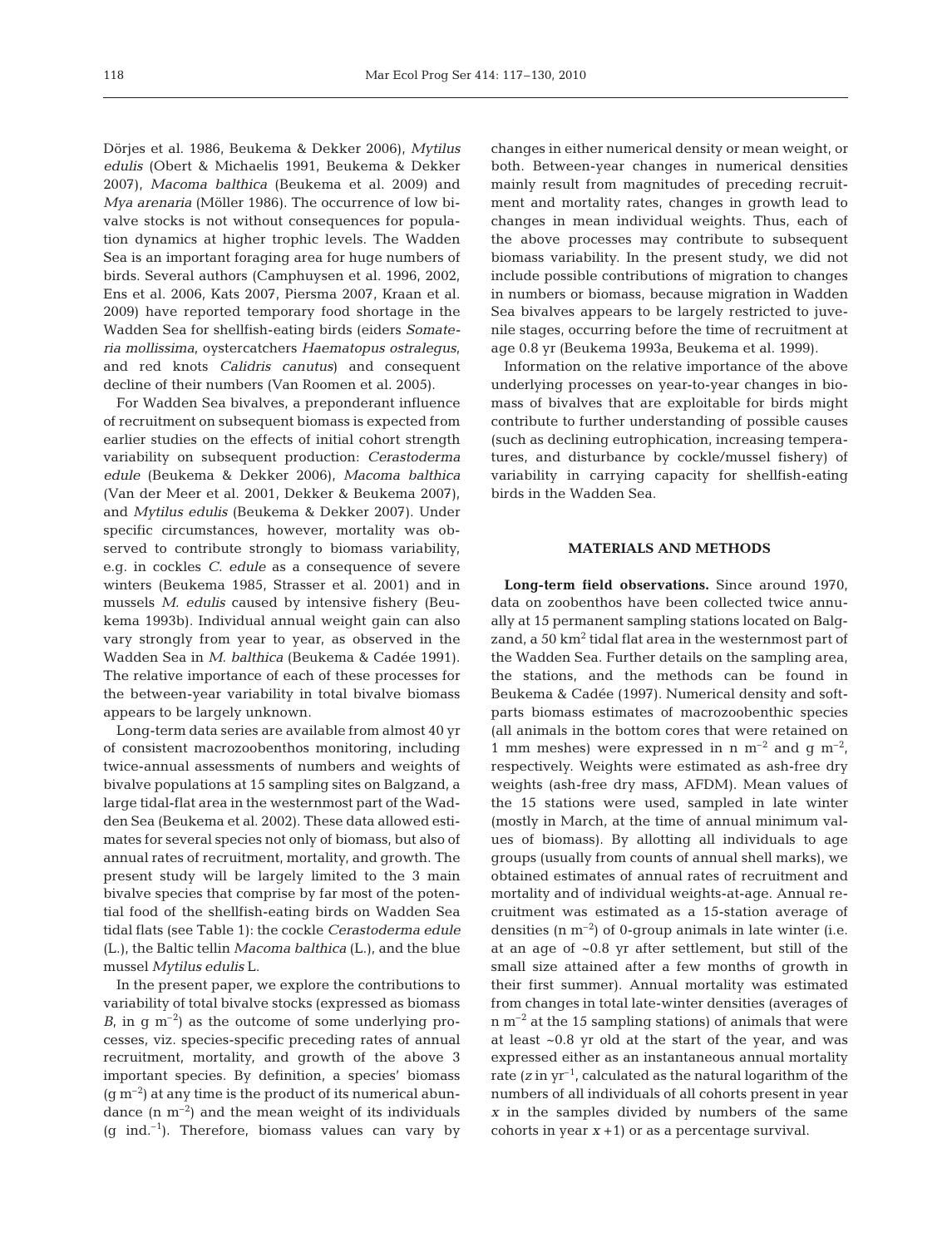Estimates of mean individual AFDM for individual cohorts were obtained by weighing dried soft parts of (groups of) individuals before and after ashing. Mean values for weights-at-age were assessed by dividing 15-sampling-station means of biomass of a cohort by mean cohort densities  $(n m<sup>-2</sup>)$ . Whenever this quotient was based only on (a few) individuals originating from only 1 sampling station, we used a long-term mean to calculate estimates of expected biomass (see below). Standard errors were included as long as the number of cohorts present was at least 10 (n amounted to ~40 for all age groups in *Macoma balthica*, but declined with age from ~40 at 0.8 yr to close to 10 at 4.8 or 5.8 yr in the other 2 species). In the case of *Mytilus edulis*, no data on weight-at-age were available for the 1970s (due to inadequate aging at that time).

In the present paper, we discuss only (size groups of) species that could play a significant role as bird food on Wadden Sea tidal flats. Therefore, we excluded hardly accessible size groups of some species (Zwarts et al. 1996), viz. large (>5 cm shell length) adults of *Mya arenaria* (which live deeply buried) and almost permanently immersed adults (>5 cm shell length) of *Ensis directus*. As birds frequently switch to other prey species whenever these are more profitable (3 or 4 species according to Zwarts et al. 1996), and different bird species take different types and size ranges of prey, we present biomass data not only for some individual species (*Cerastoderma edule, Macoma balthica, Mytilus edulis*), but also for totals of easily accessible bivalves.

Temperature data were taken from Van Aken (2008). Winters were (arbitrarily) classified as severe when the Jan-Feb-Mar mean water temperature was <2ºC. This was so in 6 out of the 39 winters included in the present study (1970 to 2008, inclusive): 1970, 1979, 1985, 1986, 1987, and 1996.

Disturbance by fishery was of a limited nature on Balgzand. Details can be found in Beukema & Dekker (2005): fishery for mussels occurred at 1 location for about 1 mo, for cockles at 1 location in a few years, and for lugworms in 2 areas for prolonged periods (Beukema 1995).

**Calculations of expected biomass values.** The annual estimates of weights-at-age and of rates of recruitment and mortality were used to evaluate the influence of these factors on subsequent (late-winter) biomass. To this end, we made estimates of expected biomass under the assumption that 2 (e.g. recruitment and mortality) of these 3 factors remained constant and variation in biomass was due to year-to-year variability during preceding years in the 1 other factor only (e.g. weight-at-age). We prefer this procedure over multiple regression analysis because the biomass of the studied bivalves at any time is usually made up of substantial contributions of several cohorts (Dekker & Beukema 2007: their Fig. 4a) and strong cohorts can dominate biomass for several years (Beukema & Dekker 2006: their Fig. 7), but the numbers of cohorts and years are variable. In the present calculation model, it was easy and straightforward to include contributions of cohorts born in several foregoing years, as long as these contributions were substantial. The summed estimates of cohort contributions were compared with observed biomass values of the species. For each species and condition, 30 to 35 expected values could be calculated, viz. for the years of around 1975 up to and including 2009 (for the earlier 1970s, expected values could not be calculated, because no data were available to estimate possible contributions of cohorts born before ~1970).

To estimate the influence of net growth in preceding years on a species' biomass, we used mean individual weights (q AFDM ind.<sup>-1</sup>) of the members of a cohort found at the time of the biomass observation and fixed numbers for the number of individuals of each cohort. These numbers were calculated from assumed constant recruitment (using the mean numbers of recruits shown in Table 1) and survival of these recruits in subsequent years. As a constant annual survival rate we took 60% for *Macoma balthica* (based on Van der Meer et al. 2001) and 33% for the other 2 species (being roughly the long-term average we estimated).

To estimate the single effects of recruitment variability on subsequent biomass, we calculated per-recruit contributions to subsequent biomass to be expected at assumed fixed rates of annual survival (mentioned above) and growth. The products of estimates of long-term mean individual weights at various ages (solid points in Fig. 1) and proportions of recruits surviving to these ages (at the above assumed constant survival rates) are shown as open points in Fig. 1. For example, the expected contribution to biomass of an individual *Cerastoderma edule* recruit (0.8 yr old) to biomass 2 yr later (at an age of 2.8 yr) would amount to  $0.33<sup>2</sup>$  times the mean recruit weight at an age of 2.8 yr:  $0.33 \times 0.33 \times 0.288 = 0.032$  g. The expected contribution to the biomass  $(q m^{-2})$  of the entire cohort at that age was then calculated by multiplying the above figure of 0.032 g by the recruit density (n  $m^{-2}$  at an age of 0.8 yr). To calculate the (preceding-recruitment-based) expected total biomass in any year, the contributions to the biomass in that year of the then present individual cohorts were summed.

To estimate the single effects of mortality/survival on subsequent biomass, we used the long-term means of individual weights-at-age (solid points of Fig. 1) and fixed recruitment figures (Table 1). The latter were multiplied by the observed annual survival proportions to arrive at a figure for  $n m^{-2}$  at each age and this figure was then multiplied by the value for mean weight-at-age to arrive at an expected biomass value.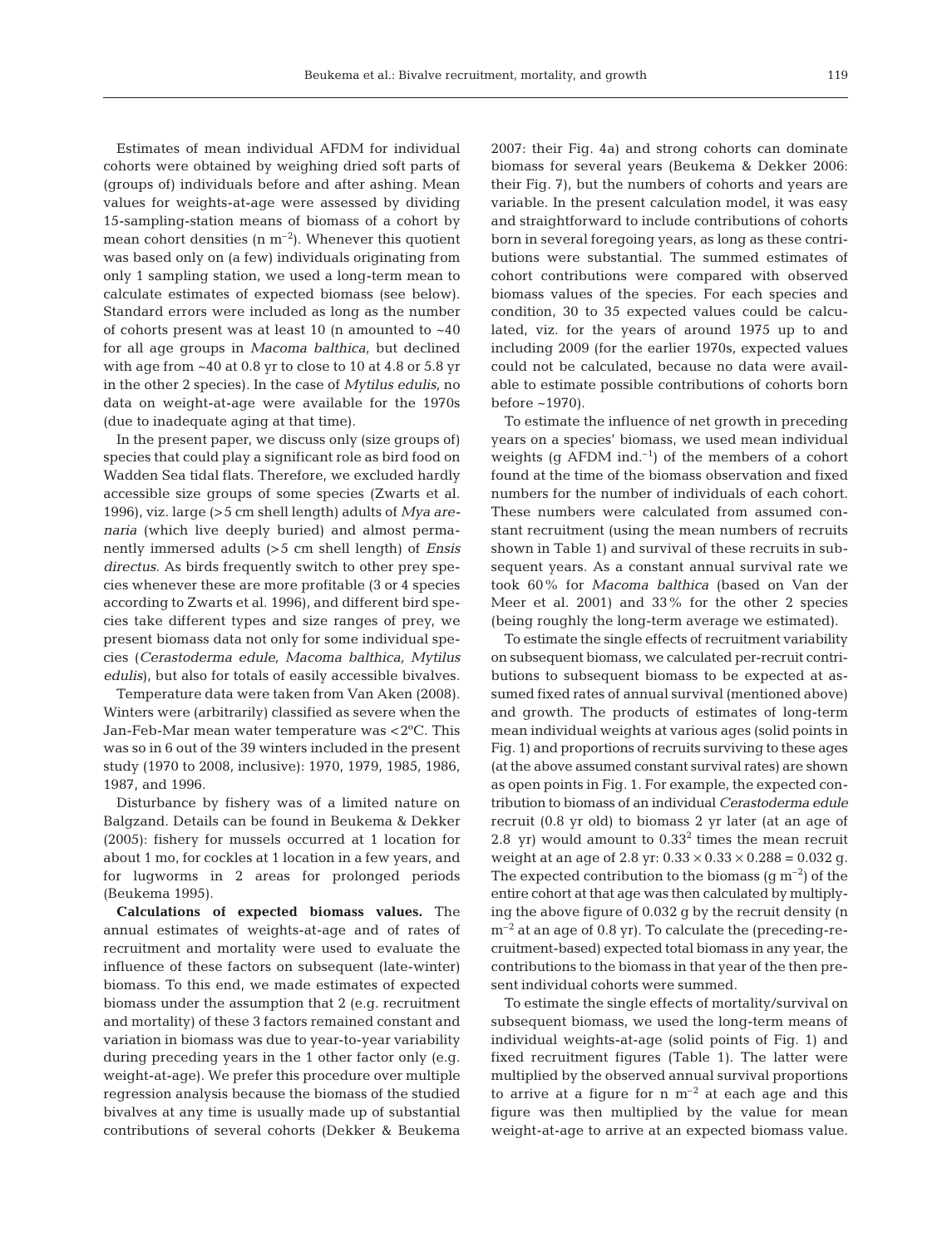

Fig. 1. (a) *Cerastoderma edule*, (b) *Macoma balthica* and (c) *Mytilus edulis*. Changes with age of mean individual latewinter weights of soft parts ( $\blacksquare$ , in g AFDM ind.<sup>-1</sup>) and calculated individual contributions per originally 0.8-yr-old recruit to late-winter biomass at the given age  $(O)$ 

Full sets of late-winter data were available for all or nearly all of the 40 years of the 1969 to 2008 period. As we studied the influence of recruitment in a number of preceding years on subsequent biomass, we could include only biomass values of around 1975 and later years in the present analysis.

### **RESULTS**

#### **Biomass of bivalves**

By far the bulk of the bird-accessible bivalve biomass (~90%; Table 1) is comprised of the 3 species studied in detail: *Cerastoderma edule* (with a 40 yr mean late-winter biomass of 4.3 g AFDM m–2), *Macoma balthica* (2.3 g

 $(m^{-2})$ , and *Mytilus edulis* (2.0 g  $m^{-2}$ ). Small (≤5 cm shell length) *Mya arenaria* (0.7  $\alpha$  m<sup>-2</sup>) and a number of lowdensity species (together  $0.4 \text{ g m}^{-2}$ ) should be added to arrive at a total for accessible bivalve biomass.

Sums of biomass estimates of all species (or size groups of species) that are easily accessible as bird food amounted to a long-term average of nearly 10 g  $AFDM m<sup>-2</sup>$  (Table 1) and were highly variable, ranging from  $<$  5 to > 20 g AFDM  $m$ <sup>-2</sup>. They more than doubled from low values around 5 g AFDM  $m^{-2}$  in the early 1970s to 10–20  $\sigma$  m<sup>-2</sup> in most years between 1980 and 1995 (Fig. 2a). Thereafter, a steep decline occurred in the severe 1995/96 winter to a consistently lower level for the last decade. As cockles *Cerastoderma edule* contributed more than any other species, the total biomass values (Fig. 2a) are bound to show a pattern that is similar  $(r^2 = 0.74, p < 0.0001)$  to the one for cockles (Fig. 2b). Note that at the end of all 6 severe winters (1970, 1979, 1985, 1986, 1987, and 1996) and also 1 yr later (samples taken in early 1971, 1980, 1988, and 1997) stocks were temporarily reduced (as compared to values found in neighboring years) both in cockles and in totals of all accessible bivalves (open points in Fig. 2b and a, respectively). These relatively low values were caused by extremely low over-winter survival at freezing temperatures in some species, especially in *C. edule* (Beukema 1985, 1990, Strasser et al. 2001). These high severe-winter mortality rates continued for some months after the severe winter and thus enhanced mortality rates in the subsequent year as well. A further reason why cockle biomass was still low 1 yr after a severe winter is that cockles are then present almost exclusively as spat-sized individuals with rather low individual weights.

Table 1. *Cerastoderma edule, Macoma balthica* and *Mytilus edulis.* Long-term (35 to 39 yr) averages and degree of variability of late-winter biomass (g AFDM  $m^{-2}$ ), recruitment success (n  $m^{-2}$  of spat-sized individuals in late winter), annual mortality (instantaneous rate of change in n m–2 between successive late-winter samplings), and annual net growth (mean increase in weights of individuals between the ages of 0.8 and 1.8 yr, in g AFDM  $ind.$ <sup>-1</sup>) in Balgzand. Variability is expressed as coefficient of variation (c.v.)

| <b>Species</b>                                   | <b>Biomass</b> |      | Recruitment |     | Mortality |      | Growth |      |
|--------------------------------------------------|----------------|------|-------------|-----|-----------|------|--------|------|
|                                                  | Mean           | C.V. | Mean c.v.   |     | Mean      | C.V. | Mean   | C.V. |
| $C.$ edule                                       | 4.3            | 89   | 29          | 155 | 1.48      | 74   | 0.16   | 35   |
| M. balthica                                      | 2.3            | 58   | 50          | 70  | 0.67      | 48   | 0.013  | 27   |
| M. edulis                                        | 2.0            | 87   | 14          | 194 | 1.37      | 70   | 0.15   | 40   |
| Sum <sup>a</sup>                                 | 8.6            | 55   |             |     |           |      |        |      |
| Other bivalves<br>All acc. bivalves <sup>b</sup> | 1.1<br>9.7     | 50   |             |     |           |      |        |      |

a Total biomass of the 3 above species

<sup>b</sup>Sum of all bivalves accessible to birds (i.e. the 3 species plus biomass of juvenile *Mya arenaria* and *Ensis directus* and total biomass of several lowdensity species such as *Scrobicularia plana, Tellina tenuis* and *Abra tenuis)*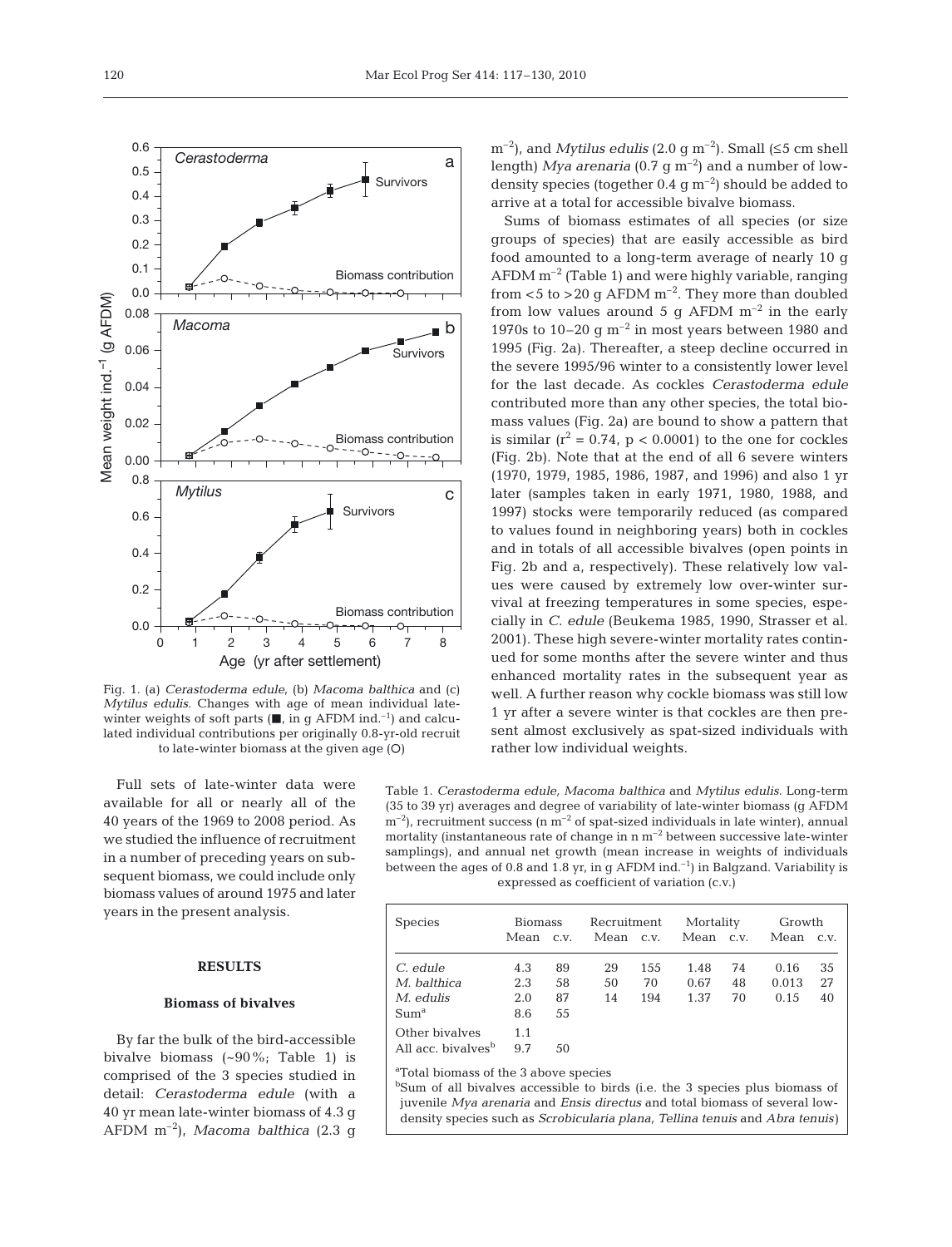

Fig. 2. Long-term data series of bivalve biomass (in g AFDM  $m^{-2}$ ) as observed in late winter in each year of the 40 yr period of observation (1969 to 2008, inclusive) on Balgzand tidal flats (means of 15 sampling sites). (a) Sums of bivalve species that can be considered as easily accessible food for birds, thus excluding from the total bivalve biomass large specimens of *Mya arenaria* (>5 cm shell length) and *Ensis directus* (>5 cm shell length); (b) the cockle *Cerastoderma edule* only; (c) the Baltic tellinid *Macoma balthica* only; (d) the blue mussel *Mytilus edulis* only. : (a,b,d; 1991) samples taken after a heavy fishery on the mussel and cockle stocks on Balgzand in the summer of 1990, reducing the adult stocks to close to nil.  $\Box$ : (a,b) samples taken either immediately after a severe winter (early 1970, 1979, 1985, 1986, 1987, and 1996), 1 yr later (1971, 1980, 1988, and 1997), or 1 yr after the intensive fishery (early 1992), when hardly any adult-sized cockles were present

Another strikingly low value for cockle (and total bivalve) biomass occurred in early 2003, after a colder than average but not really severe winter. Nevertheless, overwinter mortality in cockles was exceptionally high in early 2003, probably as a consequence of the unusual distribution of the cockles at that time: they were largely restricted to higher tidal flats (above mean tide level), where mortality is elevated in cold winters (Beukema 1985).

#### **Annual recruitment of bivalves**

In all 3 major species, recruitment showed strong between-year variability (Fig. 3a–c), with standard deviations far exceeding means in *Cerastoderma edule* and *Mytilus edulis* (Table 1). In *Macoma balthica* coefficients of variability were lower than in the other 2 species (Table 1) due to a lower frequency of close-tozero recruitment values.

As a consequence of the frequent occurrence of highly successful recruitment in summers following cold winters (Strasser et al. 2003), peaks in abundance of recruits of these 3 species tended to coincide (Beukema et al. 2001). Examples are the common peaks in the panels of Fig. 3 in early 1980 and 1988 of the cohorts born in 1979 and 1987, respectively, following the severe winters of these 2 years.

Note that highly successful recruitments did not occur in any of the 3 major species during the entire 13 yr period after 1995 (Fig. 3). Severe winters did not occur between 1997 and 2009 (see Fig. 1a in Beukema et al. 2009).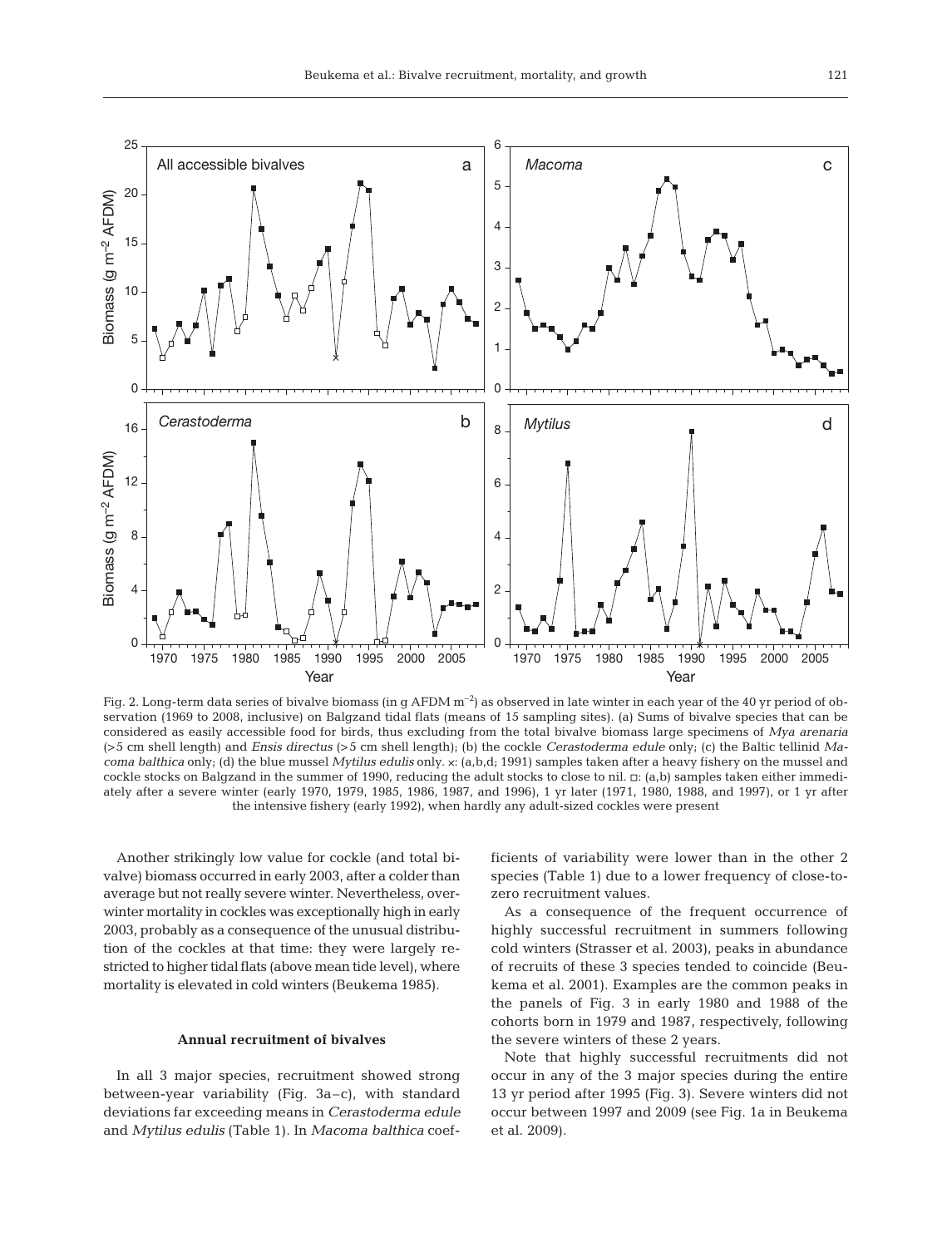

Fig. 3. (a) *Cerastoderma edule,* (b) *Macoma balthica* and (c) *Mytilus edulis.* Long-term (1969 to 2008) data series on the annual abundance  $(n m<sup>-2</sup>)$  of 0-group individuals observed in 40 late winters (between mid-February and mid-April) at Balgzand (averages of 15 fixed sampling stations)

#### **Annual mortality of bivalves**

Annual mortality rates varied from year to year, but did not show any obvious trends that were shared by the 3 species (Fig. 4a–c). Annual mortality and its variability were higher in *Cerastoderma edule* and *Mytilus edulis* than in *Macoma balthica* (Table 1). Note (Fig. 4b) that the mortality rates observed in the latter species were particularly low (on average,  $z = 0.51 \text{ yr}^{-1}$ ) and showed little variation (a coefficient of variation of only 23) for the initial 30 yr period. The relatively constant mortality in this species (Van der Meer et al. 2001), however, increased at the end of the 1990s (though not exactly in the same year at all sampling stations) to stay at a roughly doubled level for most of the last decade (Fig. 4b). As a result, old individuals of this species became rare in the western Wadden Sea after 2000 (compare Fig. 7a of Dekker & Beukema 2007) and this remained so even after lower mortality rates during the last few years.



Fig. 4. (a) *Cerastoderma edule,* (b) *Macoma balthica* and (c) *Mytilus edulis*. Long-term series of estimates of annual mortality (expressed as an annual instantaneous rate  $z$ , in  $yr^{-1}$ ) based on numerical densities estimated in late winter of the years 1969 to 2008 at 15 sampling sites on Balgzand.  $\times$ : (a) the extremely high mortality in 1990/91 due to fishery; a point for this year in (c) had to be omitted because no mussels were found in early 1991 at the sampling sites. O: (a) mortality rates affected by severe winters (see text: *z* was elevated for 2 subsequent years)

For *Cerastoderma edule*, the open points in Fig. 4a refer to estimates that were influenced by severe winters, which seriously aggravate cockle death rates during the cold months and some subsequent months. Since elevated mortality rates by cold winters had not ended at the time of late-winter sampling, Fig. 4a shows not 1 but 2 open points for each severe winter. These winter-affected mortality rates were significantly higher than those for the other years (mean values of *z* amounted to 2.8 and 1.0  $yr^{-1}$ , respectively, p <0.0001, Wilcoxon's rank sum test with n =10 and 28 for severe winter-affected and other years, respectively).

In *Mytilus edulis*, annual mortality rates (Fig. 4c) were more variable than in *Macoma balthica*, but there was no specific pattern of enhanced mortality rates related to specific periods of severe winters.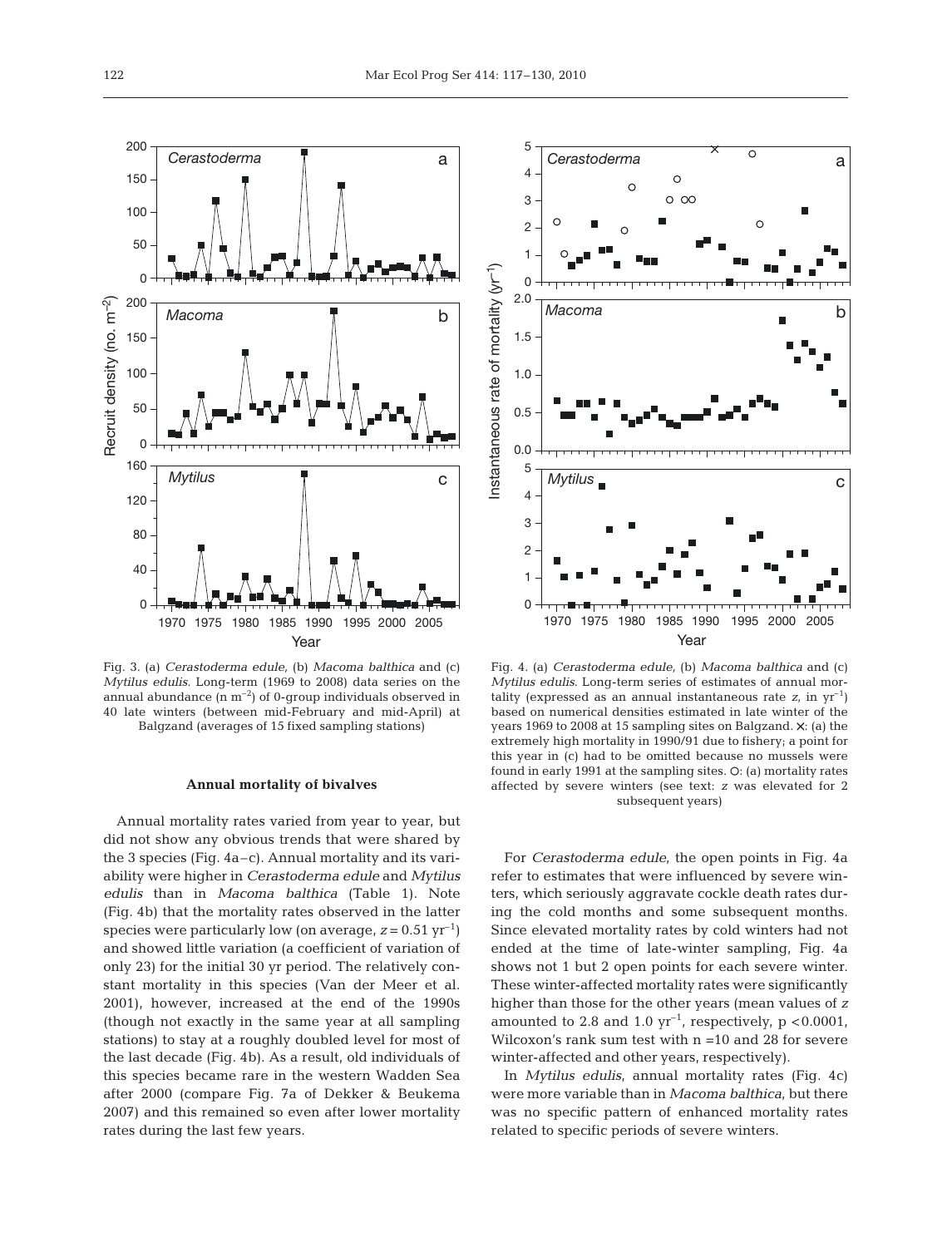#### **Annual individual weights**

In all 3 bivalve species studied, year-to-year variation in individual weights-at-age varied less than either recruitment or mortality: maximal estimates were rarely >5 times higher than minimal ones (Fig. 5a–c). The underlying variation in year-to-year variation in annual growth was relatively low (as compared to annual rates of recruitment and mortality), as shown by relatively low coefficients of variation (Table 1).

There appear to be no obvious common patterns or long-term trends in the annual weights in the 3 species. In *Cerastoderma edule* and *Macoma balthica* (Fig. 5a,b), individual mean weights in the same year of 1.8 and 2.8 yr olds were significantly correlated  $(r^2 =$ 0.26 and 0.48,  $n = 28$  and 40,  $p < 0.01$  and  $p < 0.0001$ , respectively), suggesting that favorable growing conditions for young animals were also favorable for individuals of higher ages.



Fig. 5. (a) *Cerastoderma edule,* (b) *Macoma balthica* and (c) *Mytilus edulis*. Long-term series of estimates of annual mean individual weights (g AFDM ind.<sup>-1</sup>) at an age of ( $\blacksquare$ ) 1.8 yr and (O) 2.8 yr. Data refer to the total Balgzand population of the species

## **Influence of recruitment, mortality and individual weights on biomass**

In all 3 species, the calculated values of expected biomass that were based exclusively on variation in preceding recruitment (at constant mortality and growth) correlated well with observed biomass values (Fig. 6a–c). This was also the case for values based exclusively on variability in mortality rates (at constant recruitment and growth) as shown in Fig. 6d–f. Within species, the correlation coefficients hardly differed between relationships based on recruitment and those on mortality variability, suggesting that these 2 processes were of similar importance for future biomass. A comparison of the species reveals that the observed values were particularly close to the expected ones in *Macoma balthica* (Fig. 6b,e).

In contrast, relationships between observed and expected biomass values based exclusively on weight variation at supposedly constant recruitment and mortality were less close (Fig. 6g–i) and showed statistical significance in *Macoma balthica* only (Fig. 6h). In all species, expected biomass values that were based on variability in numbers (either recruitment: Fig. 6a–c, or mortality: Fig. 6d–f) showed closer relationships with (and were thus better predictors of) actual biomass than expected values based on variability in individual weights (Fig. 6g–i). Note the relatively narrow ranges of the values of expected biomass that were based on variability in weights-at-age, in accordance with the relatively low between-year variability in growth (Table 1).

To give an impression of the relative magnitude of the effects on biomass of preceding rates of recruitment, mortality and growth, we present the data points shown in Fig. 6a–c separately for observations of biomass after years with exceptionally high versus lower mortality rates in the preceding year (Fig. 7a–c). These included (in *Cerastoderma edule* and *Mytilus edulis*) observations after a year with an instantaneous rate of mortality *z* exceeding 2  $yr^{-1}$  or (in *Macoma balthica*) the years after 2000, when the proportions of adults were very low as a consequence of enhanced mortality rates for several preceding years. For *Macoma balthica*, the only species with a significant effect of preceding individualweight variability on biomass, we also show (Fig. 7b) data for years starting with above- and below-average individual weights at an age of ~1.8 yr (derived from data in Fig. 5b: above and below 0.014 g), but only for the years before 2000, when the populations had a 'normal' age composition.

These itemized data sets still showed significant relationships (see  $r^2$  values included in Fig. 7) between observed and expected biomass values, as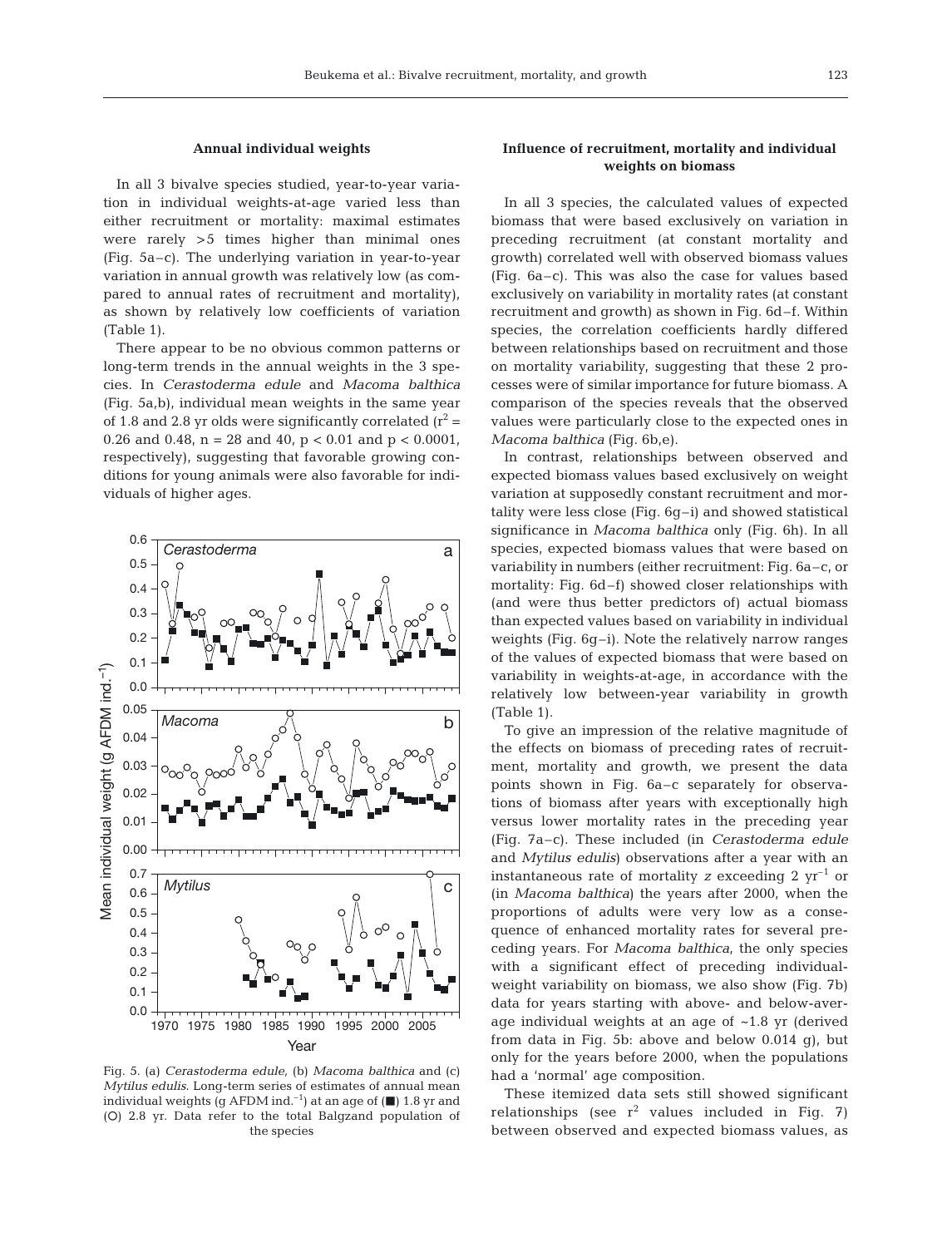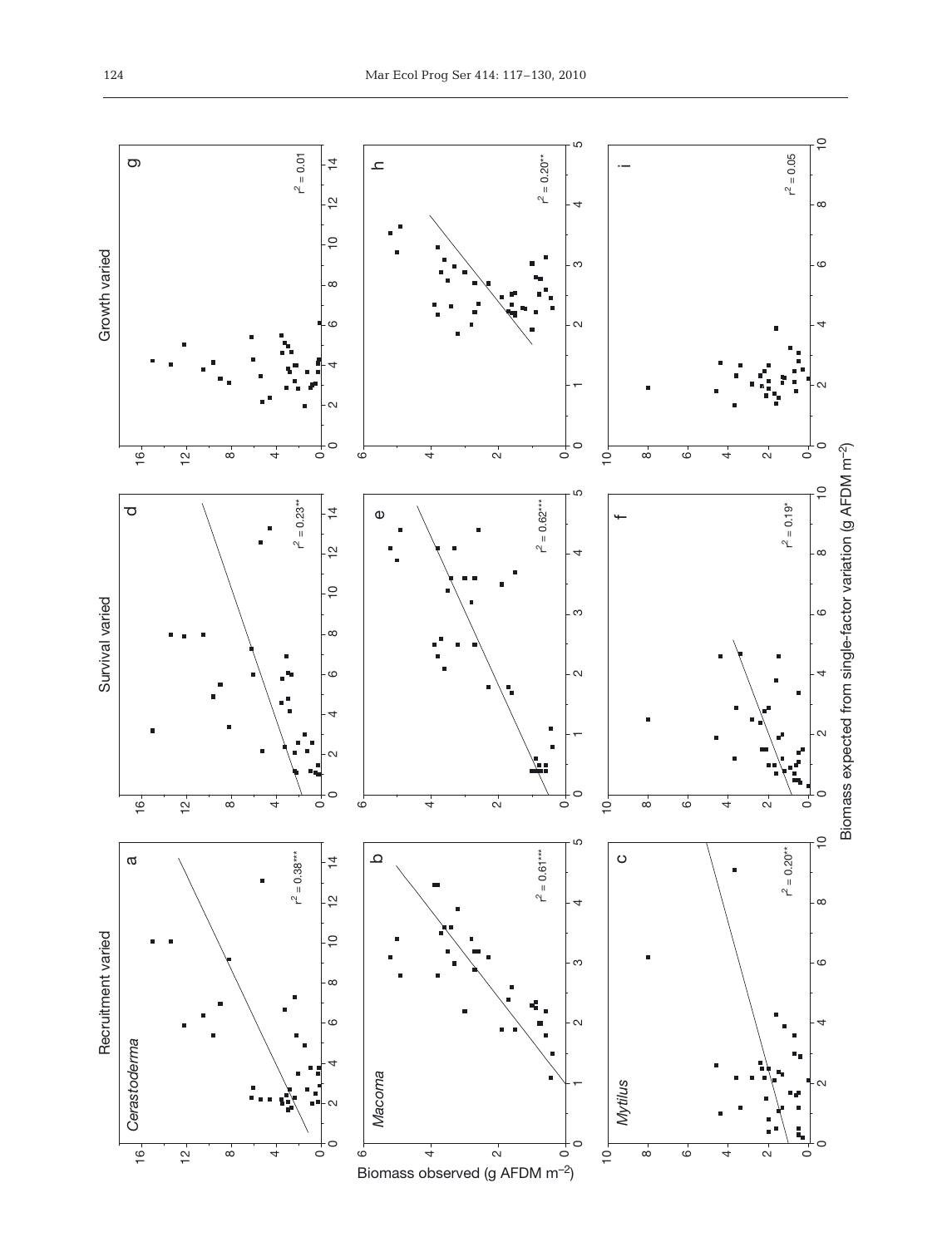Fig. 6. (a,d,g) *Cerastoderma edule*, (b,e,h) *Macoma balthica* and (c,f,i) *Mytilus edulis*. Relationships between observed (*y*-axis: *B*obs) annual late-winter biomass values and estimates of values to be expected (*x*-axis: *B*exp) when only 1 of 3 underlying factors varied during preceding years: (a,b,c) annual recruitment; (d,e,f) annual survival; (g,h,i) annual growth. All biomass values are expressed in g AFDM m–2 and refer to sums of contributions of several cohorts born in earlier years (as shown by  $O$  on a per-recruit base in Fig. 1). Best fitting straight lines between expected and observed biomass values are shown in statistically significant relationships only, indicated for the accompanying value of  $r^2$  (\*p <0.05, \*\*p < 0.01, and  $***p$  < 0.001, without correction for multiple comparisons). (a)  $B_{\text{obs}} = 0.64 + 0.85 B_{\text{exp}}$  (n = 35), (b)  $B_{\text{obs}} = -1.13 + 1.31$  $B_{\text{exp}}$  (n = 33), (c)  $B_{\text{obs}}$  = 1.01 + 0.47  $B_{\text{exp}}$  (n = 35), (d)  $B_{\text{obs}}$  = 1.74 + 0.61  $B_{\text{exp}}$  (n = 33), (e)  $B_{\text{obs}} = 0.52 + 0.81$   $B_{\text{exp}}$  (n = 31), (f)  $B_{\text{obs}} =$  $0.83 + 0.57 B_{exp}$  (n = 32), (g)  $B_{obs} = 2.91 + 0.35 B_{exp}$  (n = 35), (h)  $B_{\text{obs}} = -1.39 + 1.42 B_{\text{exp}}$  (n = 38), (i)  $B_{\text{obs}} = 3.56 - 0.66 B_{\text{exp}}$  $(n = 30)$ 

shown above for the complete data sets. As anticipated, observed biomass was lower (at similar expected values) after years with high mortality



than after other years, and the differences were large (~4-fold in all panels of Fig. 7). The influence of differences in growth (Fig. 7b) was much less  $( $2$ -fold).$ 

Note that in *Macoma balthica*, the mortality variability-based values of expected biomass (Fig. 6e) were clustered, showing a separate group of 9 low values of mostly  $<$ 1 g AFDM m<sup>-2</sup>. These 9 values refer to the years after 2000, when large individuals of this species were scarce as a consequence of enhanced adult mortality rates (compare Fig. 4b). The correlation between mortality-variability expected and observed biomass for the earlier 22 yr included in Fig. 6e was statistically non-significant ( $r^2$  = 0.16, p = 0.06). For this initial 22 yr period, the recruitment-variability expected values correlated significantly with observed values ( $r^2$  = 0.26,  $p = 0.015$ , as did the growth-variability expected values ( $r^2$  = 0.49, n = 29, p < 0.0001). Thus, for the initial 22 yr period, recruitment and growth (but not mortality) were significant predictors of biomass variability, whereas for the entire period of observation (after inclusion of the last 9 yr, when mortality rates were much higher) mortality had to be added as a significant factor that was of similar importance as recruitment variability  $(r^2$  values of 0.62 and 0.61, respectively; see Fig. 6b,e).

## **Total bird-accessible bivalve biomass**

To what extent do the above individual speciesbased relationships between single-factor expectations and actually observed biomass also predict total bivalve biomass accessible to shellfish-eating birds? Sums of expected biomass values of the 3 species studied did show a fair correlation with total accessible biomass (sums of these 3 species plus several minor species, see Fig. 2a) if the 3-species sums were based on either preceding recruitment (Fig. 8a) or on pre-

Fig. 7. (a) *Cerastoderma edule*, (b) *Macoma balthica* and (c) *Mytilus edulis*. Relationships between observed (*y*-axis:  $B_{obs}$ ) annual late-winter biomass values and estimates of values to be expected (*x*-axis:  $B_{\text{exp}}$ ) at supposedly fixed rates of survival and growth, as in Fig. 6a,b,c, but now separately shown for observations after single years of reduced survival (+ and dashed lines). In (b) data for the low-mortality period is also given separately for above- and below-average mean individual weights ( $\blacksquare$  and  $\bigcirc$  with solid line, respectively) for *M*. *balthica*. Best fitting straight lines between expected and observed biomass values are shown in statistically significant relationships, indicated for the accompanying value of  $r^2$  (\*p <0.05, \*\*p < 0.01, and \*\*\*p < 0.001). (a) Low mortality:  $B_{\text{obs}} =$ 2.4 + 0.76  $B_{\text{exp}}$  (n = 23) and high mortality:  $B_{\text{obs}}$  = -0.26 + 0.38  $B_{\rm exp}$  (n = 12); (b) low mortality/slow growth:  $B_{\rm obs}$  = –0.35 + 0.96  $B_{\rm exp}$  (n = 11) and high mortality:  $B_{\rm obs}$  = -0.12 + 0.43  $B_{\rm exp}$  (n = 9); (c) low mortality:  $B_{\text{obs}} = 1.25 + 0.59 B_{\text{exp}} (n = 26)$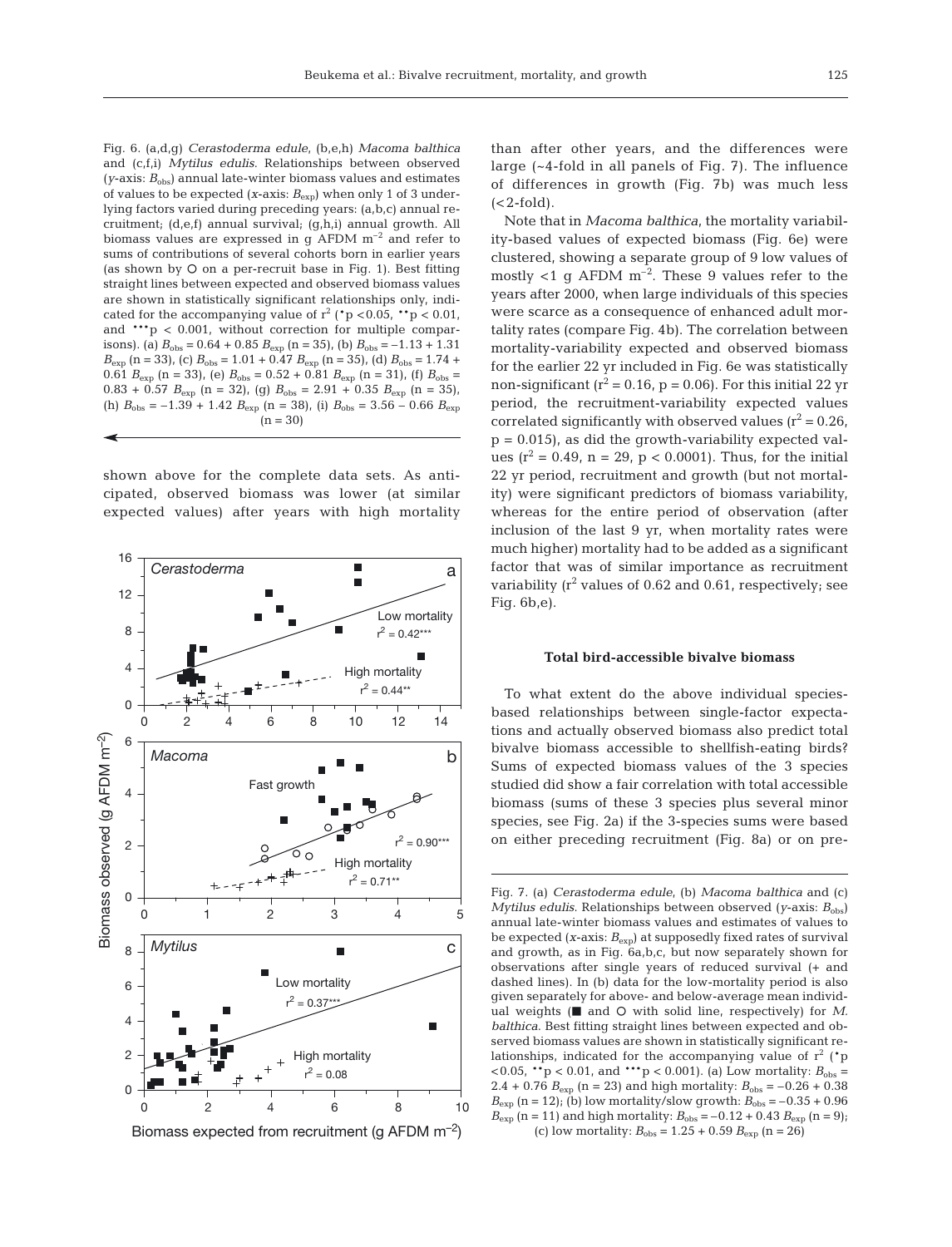At least 3 separate factors were shown to contribute to long-term biomass variability in Wadden Sea bivalves that could be important as bird food: preceding rates of recruitment, mortality, and growth (Fig. 6). For reasons explained in the 'Introduction', we did not include influences of migration on biomass in the present study.

Among the 3 above factors, growth rates appeared to be of lower importance than the other two. Growth showed relatively low between-year variability in all 3 species studied (Table 1, Fig. 5) and it was a statistically significant factor in only one of them. Moreover, even in this one species (*Macoma balthica*), growth rate variability contributed much less to biomass variability than either recruitment or mortality (Fig. 6). Thus, processes such as recruitment and mortality that govern numerical densities ( $n \, \text{m}^{-2}$ ) rather than those that affect individual weights (i.e. seasonal growth and weight loss, see Beukema et al. 2009) appear to be preponderant for biomass variability.

Mortality rates (shown in Fig. 4) showed intermediate between-year variability as compared to the relatively low variability in growth and high variability in recruitment (Table 1). A substantial influence of the exceptionally high mortality rates in some years on subsequent biomass could clearly be identified in all 3 species (Fig. 7: crosses versus other points). In *Cerastoderma edule*, biomass showed strongly reduced values after all severe winters (Fig. 2b) when their survival in the Wadden Sea is low (Beukema 1985, 1990, Strasser et al. 2001). Low biomass values can also occur after less extremely cold winters if the cockles happen to be restricted to high tidal flats (as in 2003) where they are more vulnerable to low temperatures than at the lower flats, where they usually show maximal abundance (Beukema & Dekker 2009). In *Mytilus edulis*, high mortality rates were less restricted to cold winters, but there were several extremely high values in years including cold winters, when extensive parts of mussel beds sometimes disappeared as a result of ice-scouring. In these 2 species, high mortality was thus of an erratic character, i.e. it was mostly restricted to short periods of 1 or a few years, mostly in connection with coincidentally occurring severe winters. In *Macoma balthica*, on the other hand, a different pattern was found: a long period of rather constant and low annual mortality rates was rather suddenly followed by a period of enhanced mortality with unknown causes (Fig. 4b).

In all 3 species studied, recruitment was highly variable from year to year (Table 1, Fig. 3; Beukema & Dekker 2005). Variability in preceding recruitment explained a significant part of the observed variability

Fig. 8. Relationships between observed biomass (g AFDM  $(m^{-2})$  in late winter of all bird-accessible bivalves (*y*-axis:  $B_{\text{obstotal}}$ shown in Fig. 2a) and summed (all 3 species) biomass expected (see Fig. 6a,b,c) from variation in (a) recruitment (b) survival, and (c) growth in earlier years (*x*-axis: *B*exp3sp). The best fitting straight lines between expected and observed biomass values are shown only in statistically significant relationships, indicated by the accompanying value of  $r^2$ (\*p < 0.05, \*\*p < 0.01, and \*\*\*p < 0.001). (a)  $B_{\text{obstotal}} = 4.3 +$ 0.62  $B_{\exp 3sp}$  (n = 35), (b)  $B_{\text{obstotal}} = 4.6 + 0.65 B_{\exp 3sp}$  (n = 30), (c)  $B_{\text{obstotal}} = 18.9 - 0.96 B_{\text{exp3sp}} (n = 29)$ 

ceding mortality (Fig. 8b), but not on individual weights (Fig. 8c). Recruitment-based expectations of biomass were much closer to the actually observed values (Fig. 8a: a highly significant  $r^2$  value) than mortality-based estimates (Fig. 8b: a lower and hardly significant r<sup>2</sup>). Variation in individual weights (resulting mainly from growth variability in the preceding year) could not predict biomass (Fig. 8c: a low and nonsignificant  $r^2$  value).



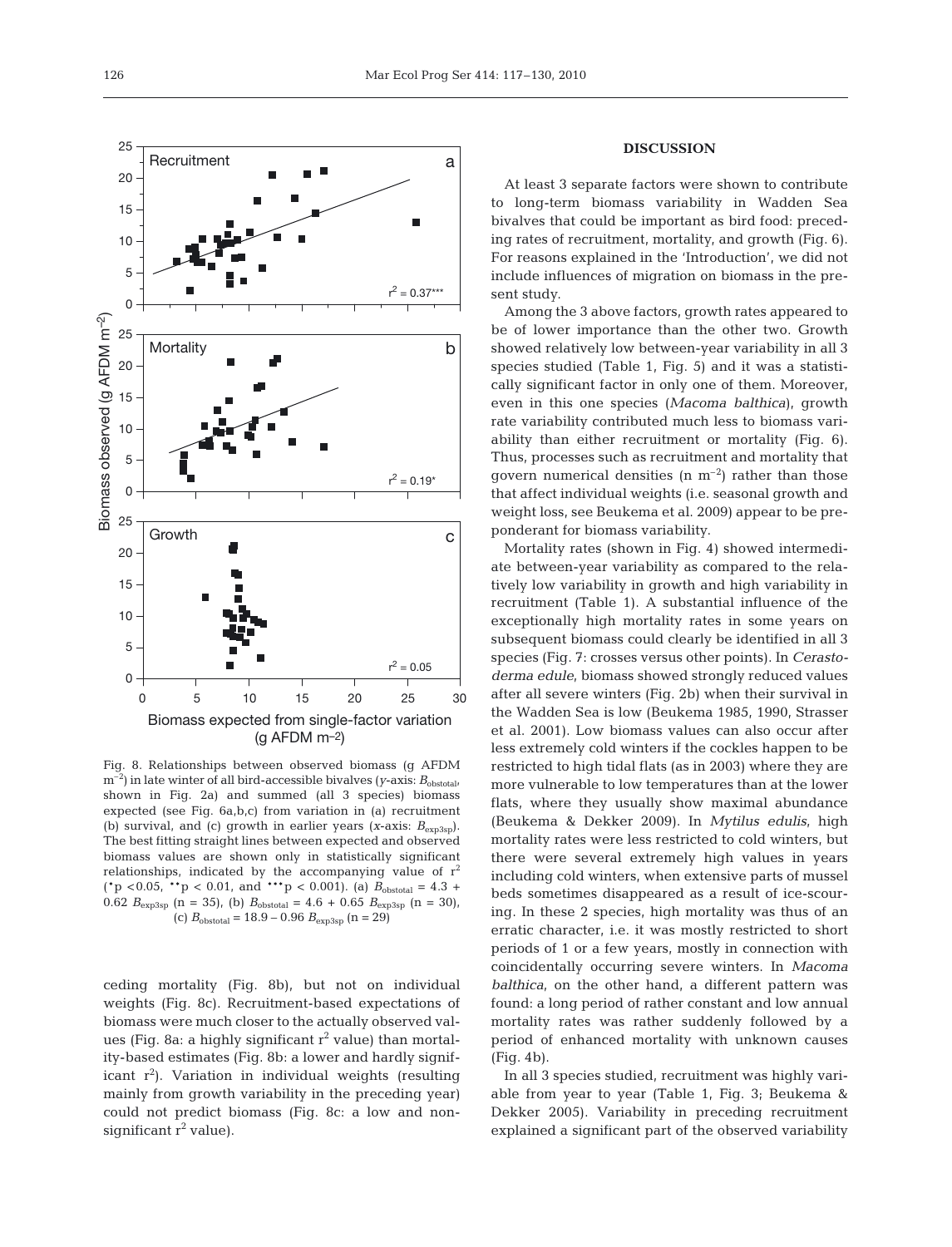in biomass values, particularly after years with nonexceptional mortality rates (Fig. 7). As total biomass of a species in any year is usually composed of contributions of several cohorts, a study of the relationship between total species biomass and preceding processes should include several preceding years, not just the one before the biomass record. The way we quantitatively investigated such relationships was by summation of expected contributions of several individual cohorts on the basis of variation in 1 factor (recruit density, annual survival, or individual mean weight) while treating the other 2 factors as constants. The thereby obtained single-factor-based estimates for expected biomass proved to be fair predictors of actual biomass only when based on variability in number-governing processes: either recruitment or mortality/survival. As we defined recruitment as numerical densities of individuals of ~0.8 yr (though still of spat size), recruit densities were established after a long (8 mo) period of exposure to (variable) mortality after their settlement. Recruitment variability thus inevitably includes some mortality variability.

Not only biomass of individual species, but also total bird-accessible bivalve biomass could be predicted to a large extent from preceding recruitment rates in the main species (Fig. 8a) and to a lesser extent from their preceding mortality rates (Fig. 8b). Recruitment success and failure are synchronized in several bivalve species in the Wadden Sea (Beukema et al. 2001): for a long period, strong cohorts arose more or less simultaneously once every ~4 yr. Recruitments were particularly successful after cold winters. In these years, shrimps *Crangon crangon* were scarce on tidal flats at the time of bivalve settlement (Beukema et al. 2001, Beukema & Dekker 2005). Such synchronization will not only contribute to between-year variability in total (multi-species) recruit abundance and consequently in recruitment-expected biomass and total actually occurring biomass, but will also improve predictability of total bivalve biomass from assessments of preceding recruitment rates in only a few (key) species. However, during the last 1 or 2 decades, severe winters became infrequent, strong bivalve cohorts no longer arose, and the earlier synchronization with 4 yr intervals vanished.

The preponderant influence of recruitment on subsequent biomass in tidal-flat bivalves was expected from earlier studies on effects of recruitment variability on secondary production by cohorts of these species (*Cerastoderma edule*: Beukema & Dekker 2006; *Macoma balthica*: Van der Meer et al. 2001, Dekker & Beukema 2007; *Mytilus edulis*: Beukema & Dekker 2007). In other habitats, however, recruitment may be less decisive for biomass, e.g. when a factor such as available suitable space limits adult abundance. For instance, Menge et al. (2009) report that a period

with dramatically increased recruitment in mussels did not result in enhanced adult stocks in the rocky intertidal at several sites along the North American Pacific coast.

The relatively low values of bird-accessible bivalves found for the last dozen years on Balgzand (Fig. 2a) were due to low biomass in *Cerastoderma edule* (Fig. 2b) and *Macoma balthica* (Fig. 2c), and coincided with continuously low recruitment success in these species (Fig. 3a,b) and thus low values for expected biomass. Though recent biomass values in the third species, the blue mussel *Mytilus edulis*, were not extremely low on Balgzand (Fig. 2d), they have been very low over most of the other western Wadden Sea tidal-flat areas ever since the excessive fishing around 1990 (Steenbergen et al. 2005, Goudswaard et al. 2006, Beukema & Dekker 2007). Failing recruitment, perhaps due to lack of sufficient hard substrates such as persistent mussel beds, is considered to be a main cause for low abundance of western Wadden Sea mussels (Ens et al. 2004). Recruitment failures thus appear to be a major cause of recently low biomass in all 3 species in the Wadden Sea. In *M. balthica*, but certainly not in *C. edule*, high mortality for a series of years (Fig. 4) has aggravated the situation during the last 1 or 2 decades, when low recruitment (Fig. 3b) coincided with high mortality (Fig. 4b) in the former species. In conclusion: failing recruitment appears to be the only common decisive factor for an explanation of the recently low stocks of food for bivalve-eating birds. Any explanation of the present low stocks of birdexploitable bivalves should, therefore, include a study of possible causes of the presently frequent occurrence of recruitment failures. Such failures in recent years were not restricted to the western part of the Wadden Sea (Beukema et al. 2001, Strasser et al. 2003). Examples of recent declines in bivalve abundance in various parts of the Wadden Sea can be found in Van der Graaf et al. (2009). Synchronization in bivalve biomass values over wide geographic areas is expected, as recruitment in several bivalve species (Beukema et al. 2001) as well as mortality in cockles (Beukema 1985) are related to winter temperatures, and winter character is similar over wide geographic areas (Beukema et al. 1996). We think that the findings on Balgzand may be generalized to the entire Wadden Sea.

Further studies of these bivalves should reveal to what extent environmental changes affect recruitment success and other processes (such as mortality and growth) underlying biomass change. Environmental changes to be included in such studies are (1) eutrophication and de-eutrophication (as expressed in e.g. changing concentrations of chlorophyll *a* and particularly diatoms: Philippart et al. 2007), (2) climate change (rising temperatures for the last 2 decades in all sea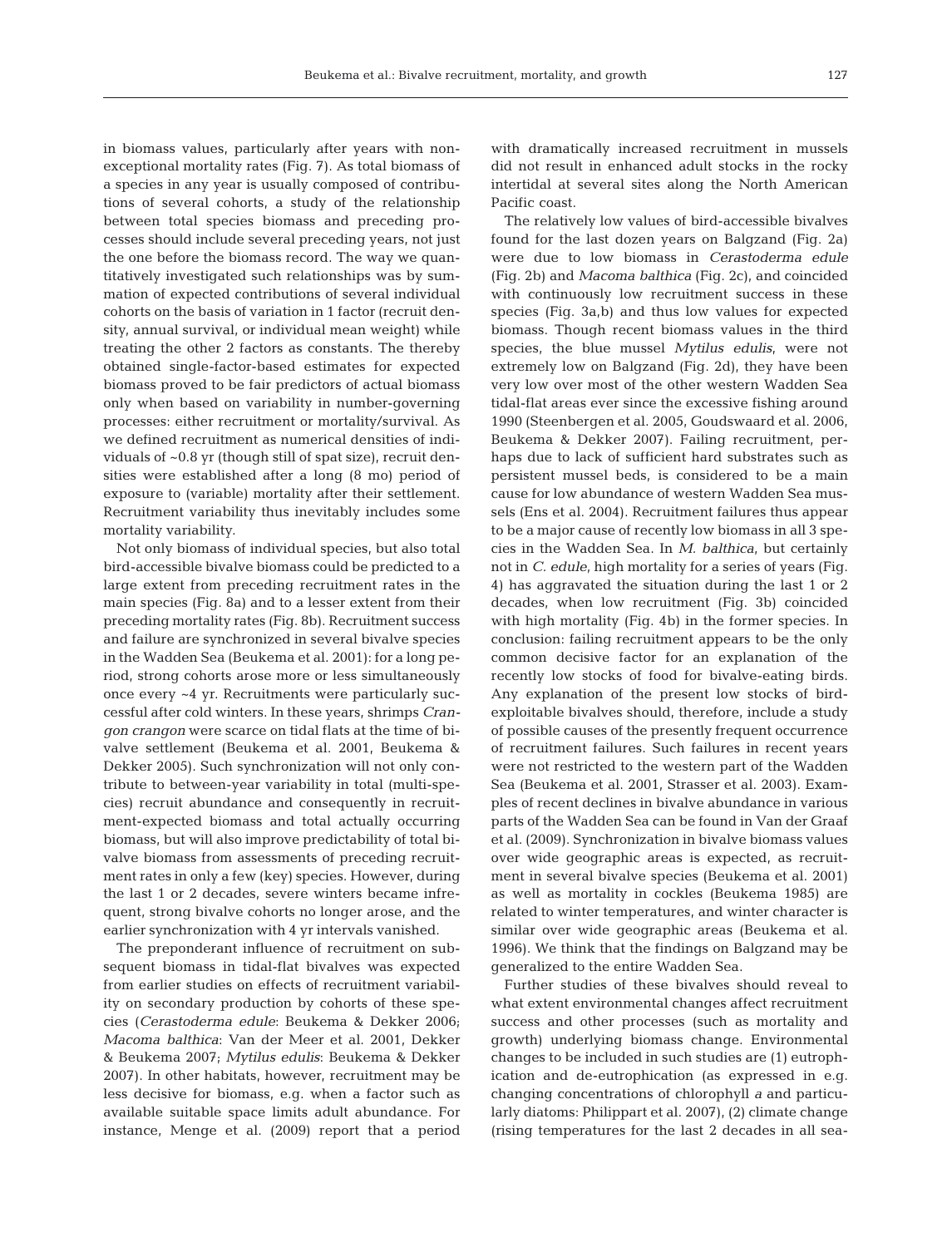sons: Van Aken 2008), and (3) changes in sediment composition (declining mud contents: Zwarts 2003). De-eutrophication as a cause of recently low bivalve stocks has been suggested by Brinkman & Smaal (2003) and Ens (2006), climate warming by Beukema (1992), Philippart et al. (2003), Beukema & Dekker (2005), and Beukema et al. (2009), and fishery disturbance by Piersma et al. (2001), Van Gils et al. (2006), Piersma (2007), and Kraan et al. (2009).

The above conclusion should be regarded as valid only for the 4-decade study period. It is well imaginable that a drastic decline of primary production or substantial increase in abundance of other primary consumers than the studied species could shift the present emphasis on variability of numbers to a more important role of growth variation. The recent fate of the *Macoma balthica* population provides an example of a shift in emphasis: the identification of a predominant role of 2 processes (recruitment and growth) in determining biomass had to be changed only recently by recognition of the additional significant role of mortality. Some caution is thus warranted when conclusions are based on data series that are either short or show little between-year variability. Prolonged and consistent collection of both numerical and weight data are a prerequisite for obtaining some basic understanding of ecosystem dynamics.

So far, most studies are of a correlative nature, lacking a proper foundation of cause-effect studies of underlying processes. Therefore, we would plead for a study of underlying processes rather than of mere correlations. In this vision, only analytic causative studies of mechanisms could fully explain large-scale alterations in the Wadden Sea ecosystem, including the recent problems of food supply for shellfish-eating birds. As a first step, in the present study, we have identified changes in numerical abundance (by recruitment and also by subsequent mortality) as the main determinants of biomass variability, with only a minor role for changes in growth.

*Acknowledgements.* This study is part of a long-term monitoring program of macrozoobenthos in the Wadden Sea executed by NIOZ and financially supported by the Dutch Ministry of Transport, Public Works and Water Management, Water Service (RWS-Waterdienst). We thank J. van Gils, H. van der Veer and 3 anonymous reviewers for their comments on an earlier version of the paper.

#### LITERATURE CITED

- ▶ Beukema JJ (1976) Biomass and species richness of the macrobenthic animals living on the tidal flats of the Dutch Wadden Sea. Neth J Sea Res 10:236–261
	- Beukema JJ (1985). Zoobenthos survival during severe winters on high and low tidal flats in the Dutch Wadden Sea.

In: Gray JS, Christiansen ME (eds) Marine biology of polar regions and effects of stress on marine organisms. John Wiley, Chichester, p 351–361

- Beukema JJ (1990) Expected effects of changes in winter temperatures on benthic animals living in soft sediments in coastal North Sea areas. In: Beukema JJ, Wolff WJ, Brouns JJWM (eds) Expected effects of climatic change on marine coastal ecosystems. Kluwer Academic Publishers, Dordrecht, p 83–92
- ► Beukema JJ (1991) Changes in composition of bottom fauna of a tidal-flat area during a period of eutrophication. Mar Biol 111:293–301
- ► Beukema JJ (1992) Expected changes in the Wadden Sea benthos in a warmer world: lessons from periods with mild winters. Neth J Sea Res 30:73–79
- ► Beukema JJ (1993a) Successive changes in distribution patterns as an adaptive strategy in the bivalve *Macoma balthica* (L.) in the Wadden Sea. Helgol Meersunters 47: 287–304
- ▶ Beukema JJ (1993b) Increased mortality in alternative bivalve prey during a period when the tidal flats of the Dutch Wadden Sea were devoid of mussels. Neth J Sea Res 31:395–406
- ► Beukema JJ (1995) Long-term effects of mechanical harvesting of lugworms *Arenicola marina* on the zoobenthic community of a tidal flat in the Wadden Sea. Neth J Sea Res 33:219–227
- ▶ Beukema JJ, Cadée GC (1991) Growth rates of the bivalve *Macoma balthica* in the Wadden Sea during a period of eutrophication: relationships with concentrations of pelagic diatoms and flagellates. Mar Ecol Prog Ser 68: 249–256
- ▶ Beukema JJ, Cadée GC (1997) Local differences in macrozoobenthic response to enhanced food supply caused by mild eutrophication in a Wadden Sea area: food is only locally a limiting factor. Limnol Oceanogr 42:1424–1435
- ► Beukema JJ, Dekker R (2005) Decline of recruitment success in cockles and other bivalves in the Wadden Sea: possible role of climate change, predation on postlarvae and fisheries. Mar Ecol Prog Ser 287:149–167
- Beukema JJ, Dekker R (2006) Annual cockle *Cerastoderma* ➤ *edule* production in the Wadden Sea usually fails to sustain both wintering birds and a commercial fishery. Mar Ecol Prog Ser 309:189–204
- ▶ Beukema JJ, Dekker R (2007) Variability in annual recruitment success as a determinant of long-term and largescale variation in annual production of intertidal Wadden Sea mussels (*Mytilus edulis*). Helgol Mar Res 61:71–86
- ► Beukema JJ, Dekker R (2009) The intertidal zoning of cockles (*Cerastoderma edule*) in the Wadden Sea, or why cockle fishery disturbed areas of relatively high biodiversity. Helgol Mar Res 63:287–291
	- Beukema JJ, Cadée GC, Hummel H (1983) Differential variability in time and space of numbers in suspension and deposit feeding benthic species in a tidal flat area. Oceanol Acta No Sp.: 21–26
- ► Beukema JJ, Essink K, Michaelis H, Zwarts L (1993) Year-toyear variability in the biomass of macrobenthic animals on tidal flats of the Wadden Sea: how predictable is this food source for birds? Neth J Sea Res 31:319–330
- ► Beukema JJ, Essink K, Michaelis H (1996) The geographic scale of synchronized fluctuation patterns in zoobenthos populations as a key to underlying factors: climatic or man-induced. ICES J Mar Sci 53:964–971
- ► Beukema JJ, Flach EC, Dekker R, Starink M (1999) A longterm study of the recovery of the macrozoobenthos on large defaunated plots on a tidal flat in the Wadden Sea. J Sea Res 42:235–254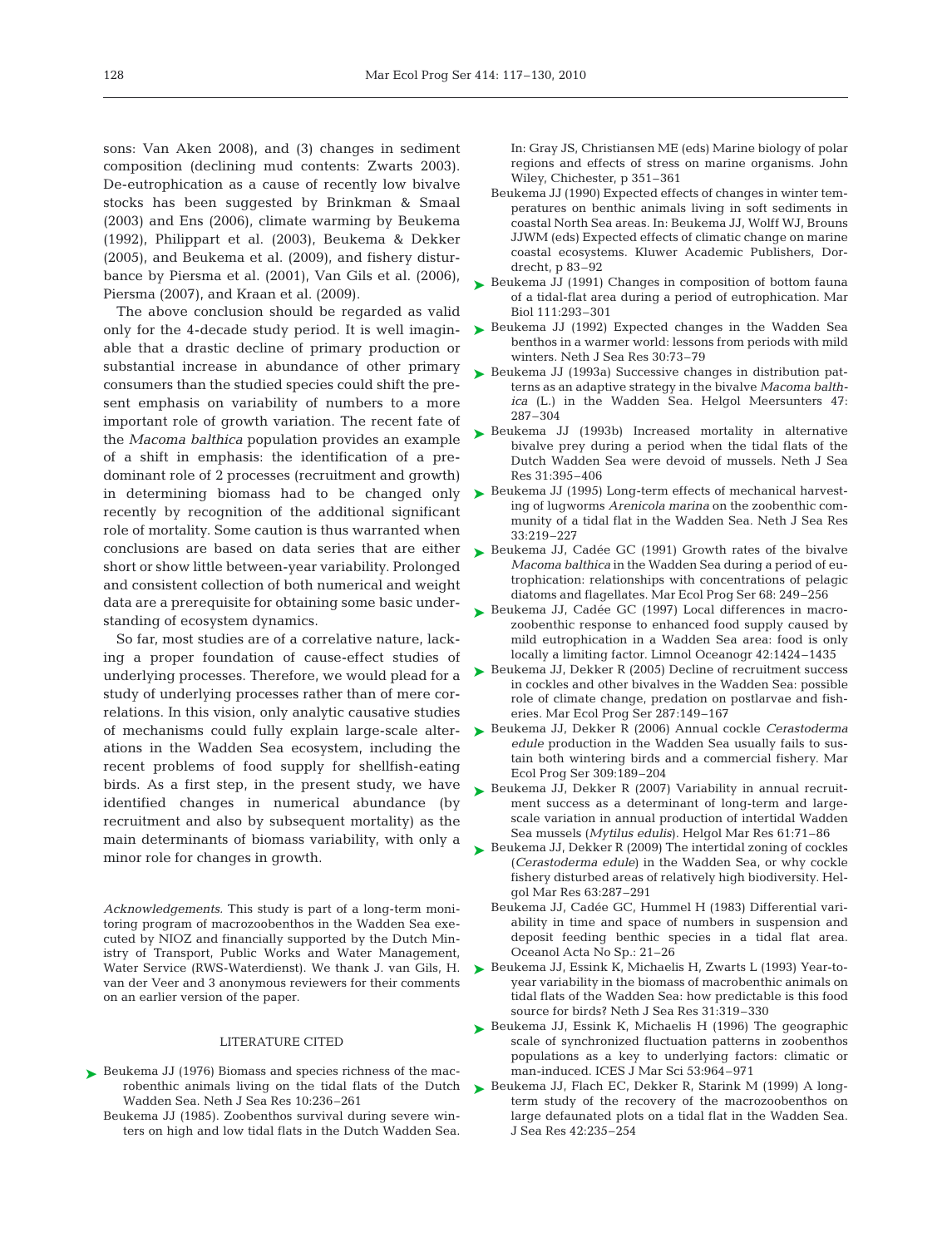- ► Beukema JJ, Dekker R, Essink K, Michaelis H (2001) Synchronized reproductive success of the main bivalve spe-Ecol Prog Ser 211:143–155
- ► Beukema JJ, Cadée GC, Dekker R (2002) Zoobenthic biomass limited by phytoplankton abundance: evidence from parallel changes in two long-term data series in the Wadden Sea. J Sea Res 48:111–125
- ► Beukema JJ, Dekker R, Jansen JM (2009) Some like it cold: populations of the tellinid bivalve *Macoma balthica* (L.) suffer in various ways from a warming climate. Mar Ecol Prog Ser 384:135–145
	- Brinkman AG, Smaal AC (2003) Onttrekking en natuurlijke produktie van schelpdieren in de Nederlandse Waddenzee in de periode 1976–1999. Alterra-rapport 888, Alterra, Wageningen
	- Camphuysen CJ, Ens BJ, Heg D, Hulscher JB, Van der Meer J, Smit CJ (1996) Oystercatcher *Haematopus ostralegus* winter mortality in the Netherlands: the effect of severe weather and food supply. Ardea 84A:469–492
- ► Camphuysen CJ, Berrevoets CM, Cremers HJWM, Dekinga A and others (2002) Mass mortality of common eiders (*Somateria mollissima*) in the Dutch Wadden Sea, winter 1999/2000: starvation in a commercially exploited wetland of international importance. Biol Conserv 106:303–317
	- Dekker R (2009) Het macrozoobenthos op twaalf raaien in de Waddenzee en de Eems-Dollard in 2008. NIOZ-Rapport, NIOZ, Texel, October 2009
- Dekker R, Beukema JJ (2007) Long-term and large-scale vari-➤ ability in productivity of the tellinid bivalve *Macoma balthica* on Wadden Sea tidal flats. Mar Ecol Prog Ser 337:117–134
- ▶ Dörjes J, Michaelis H, Rhode B (1986) Long-term studies of macrozoobenthos in intertidal and shallow subtidal habitats near the island of Norderney (East Frisian coast, Germany). Hydrobiologia 142:217–232
	- Ens BJ (2006) The conflict between shellfisheries and migratory waterbirds in the Dutch Wadden Sea. In: Boere GC, Galbraith CA, Stroud DA (eds) Waterbirds around the world. The Stationery Office, Edinburgh, p 806–811
	- Ens BJ, Smaal AC, De Vlas J (2004) The effects of shellfish fishery on the ecosystem of the Dutch Wadden Sea and Oosterschelde. Alterra-rapport 1011, Alterra, Wageningen
	- Ens BJ, Kats R, Camphuysen CJ (2006) Waarom zijn Eiders niet massaal gestorven in de winter van 2005/2006? Limosa 79:95–106
- ► Essink K, Beukema JJ, Madsen PB, Michaelis H, Vedel GR (1998) Long-term development of biomass of intertidal macrozoobenthos in different parts of the Wadden Sea. Governed by nutrient loads? Senckenb Marit 29:25–35
	- Goudswaard PC, Steenbergen J, Baars JMDD, Kesteloo JJ, Jol J, Van Stralen MR (2006) Het mosselbestand en het areaal aan mosselbanken op de droogvallende platen in de Waddenzee in het voorjaar van 2006. IMARES Rapport C059/06, Wageningen
	- Kats R (2007) Common eiders *Somateria mollissima* in the Netherlands. The rise and fall of breeding and wintering populations in relation to the stocks of shellfish. PhD thesis, University of Groningen. Alterra Sci Contr 19: 1–336
- ► Kraan C, Van Gils JA, Spaans B, Dekinga A and others (2009) Landscape-scale experiment demonstrates that Wadden Sea intertidal flats are used to capacity by molluscivore migrant shorebirds. J Anim Ecol 78:1259–1268
- Menge BA, Chan F, Nielsen KJ, Di Lorenzo E, Lubchenco J ➤ (2009) Climate variation alters supply-side ecology:

impact of climate patterns on phytoplankton and mussel recruitment. Ecol Monogr 79:379–395

- cies in the Wadden Sea: causes and consequences. Mar > Möller P (1986) Physical factors and biological interactions regulating infauna in shallow boreal areas. Mar Ecol Prog Ser 30:33–47
	- Obert B, Michaelis H (1991) History and ecology of the mussel beds (*Mytilus edulis* L.) in the catchment area of a Wadden Sea tidal inlet. In: Elliott M, Ducrotoy J-P (eds) Estuaries and coasts. ECSA 19 Symposium. Olsen & Olsen, Fredensborg, p 185–194
	- Philippart CJM, Van Aken HM, Beukema JJ, Bos OG, Cadée GC, Dekker R (2003) Climate-related changes in recruitment of the bivalve *Macoma balthica.* Limnol Oceanogr 48:2171–2185
	- Philippart CJM, Beukema JJ, Cadee GC, Dekker R and others (2007) Impacts of nutrient reduction on coastal communities. Ecosystems 10:96–116 ➤
		- Piersma T (2007) Why do molluscivorous shorebirds have such a hard time in the Wadden Sea right now? In: Reineking B, Südbeck P (eds) Seriously declining trends in migratory waterbirds. Wadden Sea Ecosystem 23, Common Wadden Sea Secretariat, Wilhelmshaven, p 53–63
	- ► Piersma T, Koolhaas A, Dekinga A, Beukema JJ, Dekker R, Essink K (2001) Long-term indirect effects of mechanical cockle-dredging on intertidal bivalve stocks in the Wadden Sea. J Appl Ecol 38:976–990
	- ► Scheiffarth G, Nehls G (1997) Consumption of benthic fauna by carnivorous birds in the Wadden Sea. Helgol Meersunters 51:373–387
		- Smit CJ (1983). Production of biomass by invertebrates and consumption by birds in the Dutch Wadden Sea area. In: Wolff WJ (ed) Ecology of the Wadden Sea. Balkema, Rotterdam, 2 (6):290–301
		- Steenbergen J, Baars JMDD, Kesteloo JJ, Jol J, Van Stralen MR, Craeymeersch JA (2005) Het mosselbestand en het areaal aan mosselbanken op de droogvallende platen in de Waddenzee in het voorjaar van 2005. RIVO Rapport C065/05, RIVO, IJmuiden
	- ► Strasser M, Reinwald T, Reise K (2001) Differential effects of the severe winter of 1995/96 on the intertidal bivalves *Mytilus edulis, Cerastoderma edule* and *Mya arenaria* in the northern Wadden Sea. Helgol Mar Res 55:190–197
	- ► Strasser M, Dekker R, Essink K, Günther CP and others (2003) How predictable is high bivalve recruitment in the Wadden Sea after a severe winter? J Sea Res 49:47–57
		- Swennen C (1976) Wadden Seas are rare, hospitable and productive. In: Smart M (ed) Proc Int Conf Conserv Wetl Waterfowl. Int Waterfowl Res Bur, Slimbridge, p 184–198
	- ► Van Aken HM (2008) Variability of the water temperature in the western Wadden Sea on tidal to centennial scales. J Sea Res 60:227–234
		- Van der Graaf S, De Vlas J, Herlyn M, Voss J, Heyer K, Drent J (2009) Macrozoobenthos. Thematic report No 10. In: Marencic, H, De Vlas J (eds) Quality status report 2009. Common Wadden Sea Secretariat, Wilhelmshaven, p 1–27
	- Van der Meer J, Beukema JJ, Dekker R (2001) Long-term ➤ variability in secondary production of an intertidal bivalve population is primarily a matter of recruitment variability. J Anim Ecol 70:159–169
	- Van Gils JA, Piersma T, Dekinga A, Spaans B, Kraan C (2006) ➤Shellfish dredging pushes a flexible avian top predator out of a marine protected area. PLoS Biol 4:e376
		- Van Roomen M, Van Turnhout C, Van Winden E, Koks B, Goedhart PW, Leopold MF, Smit CJ (2005) Trends van benthivore watervogels in de Nederlandse Waddenzee